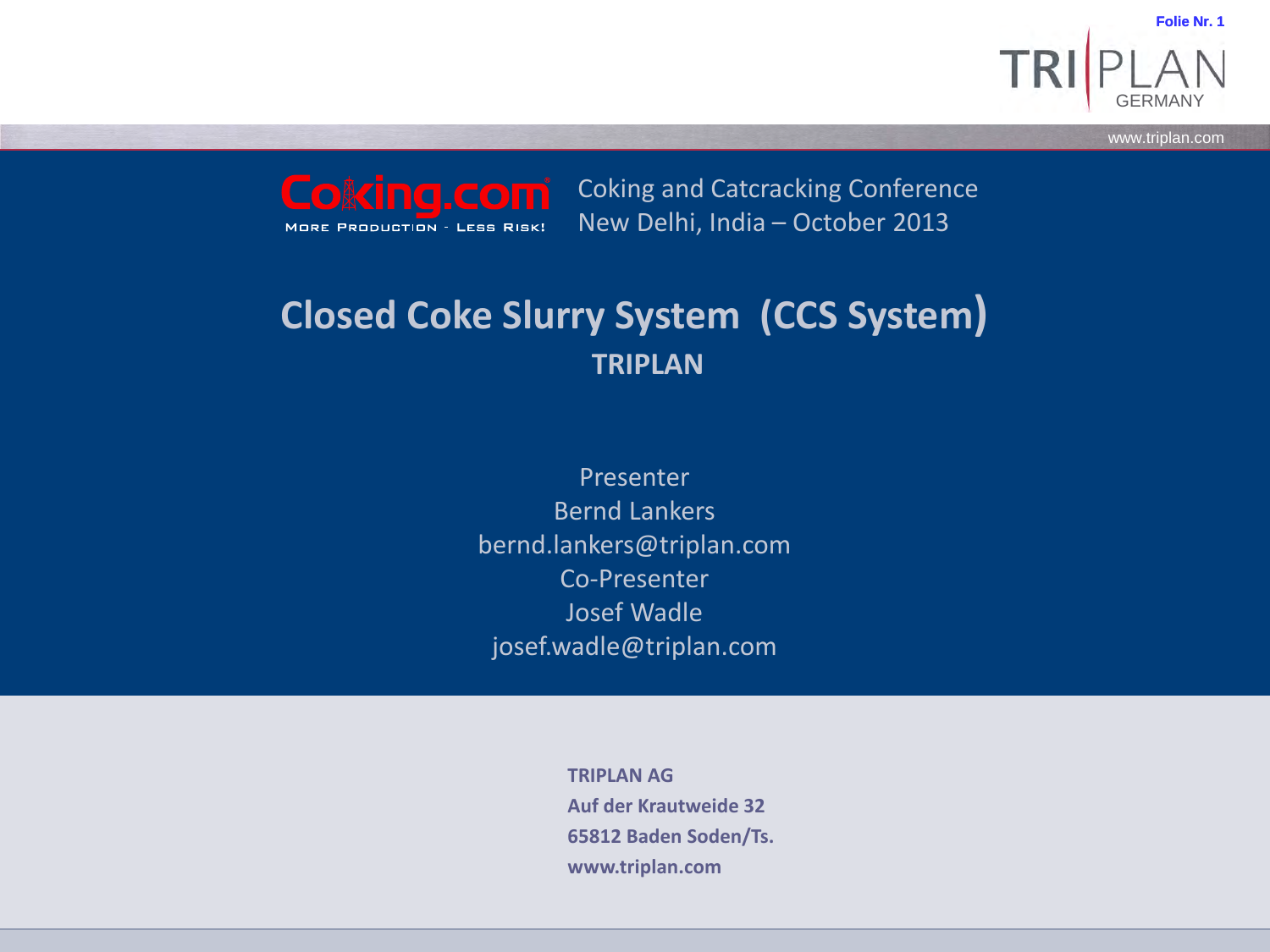

**The Future In Delayed Coker Operations…**

# **The Closed Coke Slurry System**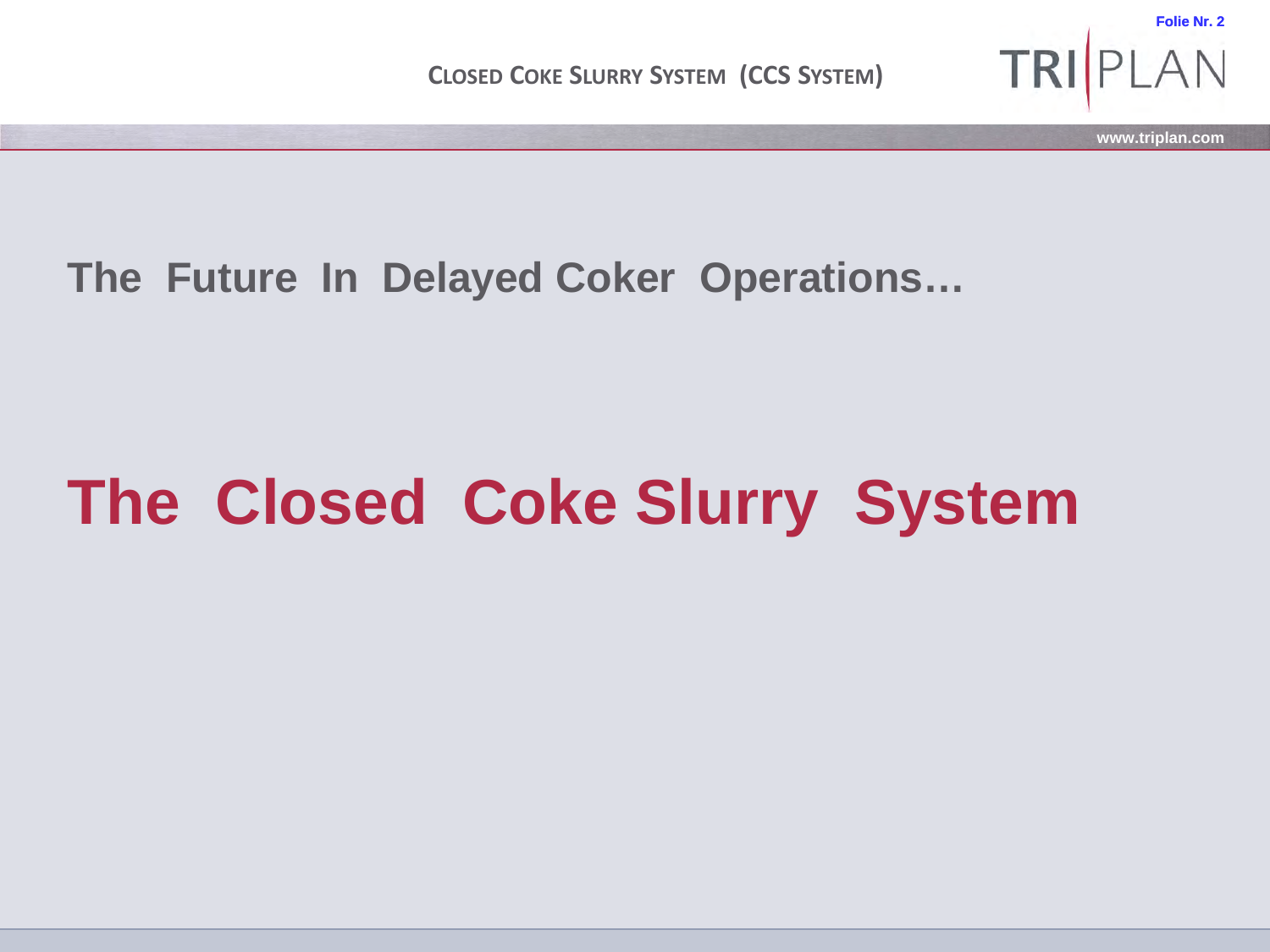### **To understand the future a look at available coker solids handling systems:**

#### **PAD/PIT Systems**

- **Most common procedure for 95% of coker units**
- **Environmentally questionable**
- **Poor reliability record**
- **Difficult sludge handling**
- **Low cost design**

#### **Gravity Flow Dewatering Bin Systems**

- **Only one installation**
- **Expensive/ tall design**
- **Difficult sludge handling via decanter/ settling tank**

### **Slurry Dewatering Bin System**

- **Coke & water is pumped into a dewatering bin**
- **Overflow of sludge and foam to settling tank/ skimming decanter**
- **Difficult sludge handling**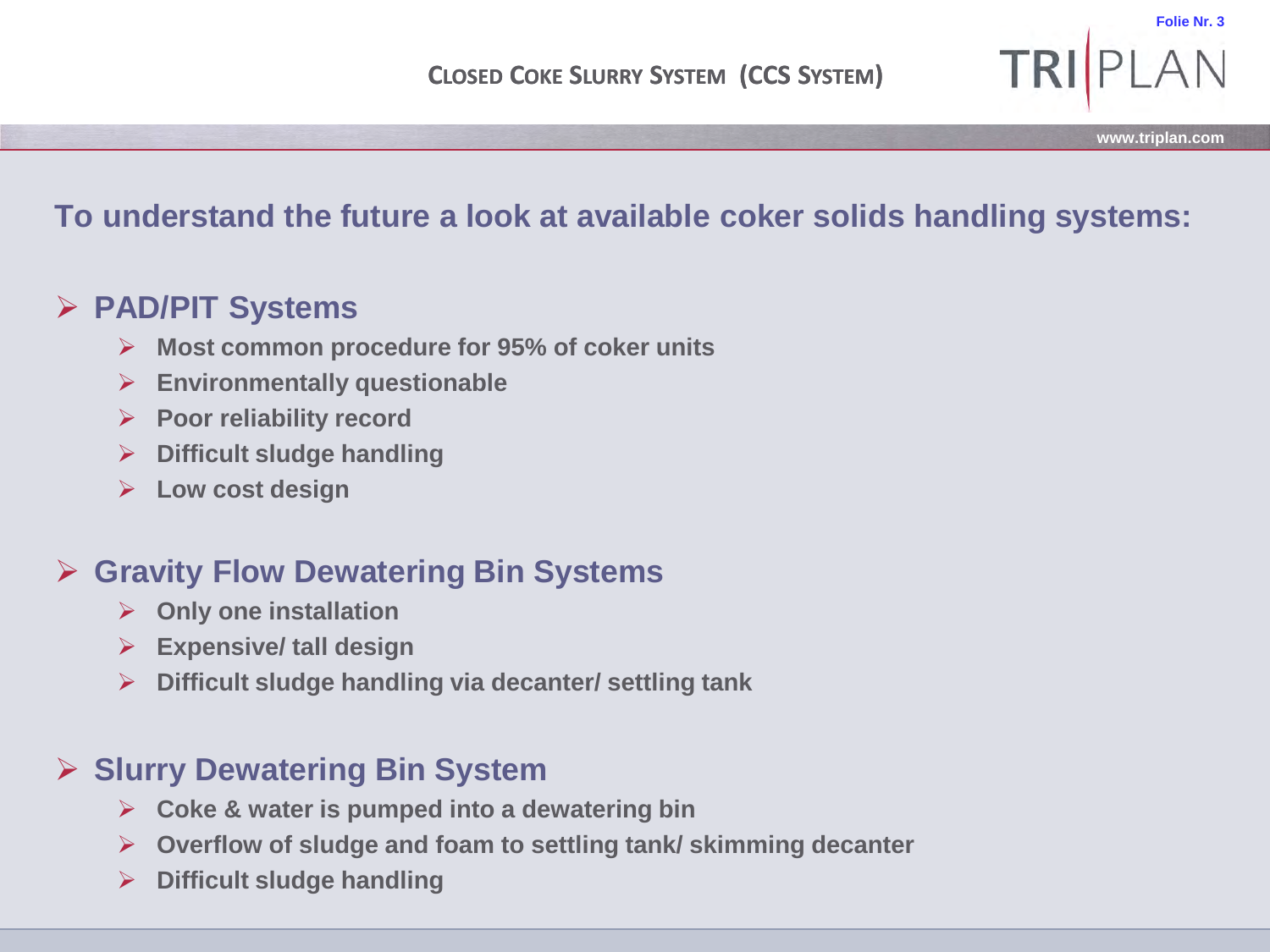

## *What can you expect from the new innovative*

*Closed Coke Slurry System…?*

**Fluidized operation:**

**A step change in coke handling operation**

**between cutting and load-out**

- **Efficent coke dewatering**
- **Environmentally sound system**
- **Clever sludge & water management**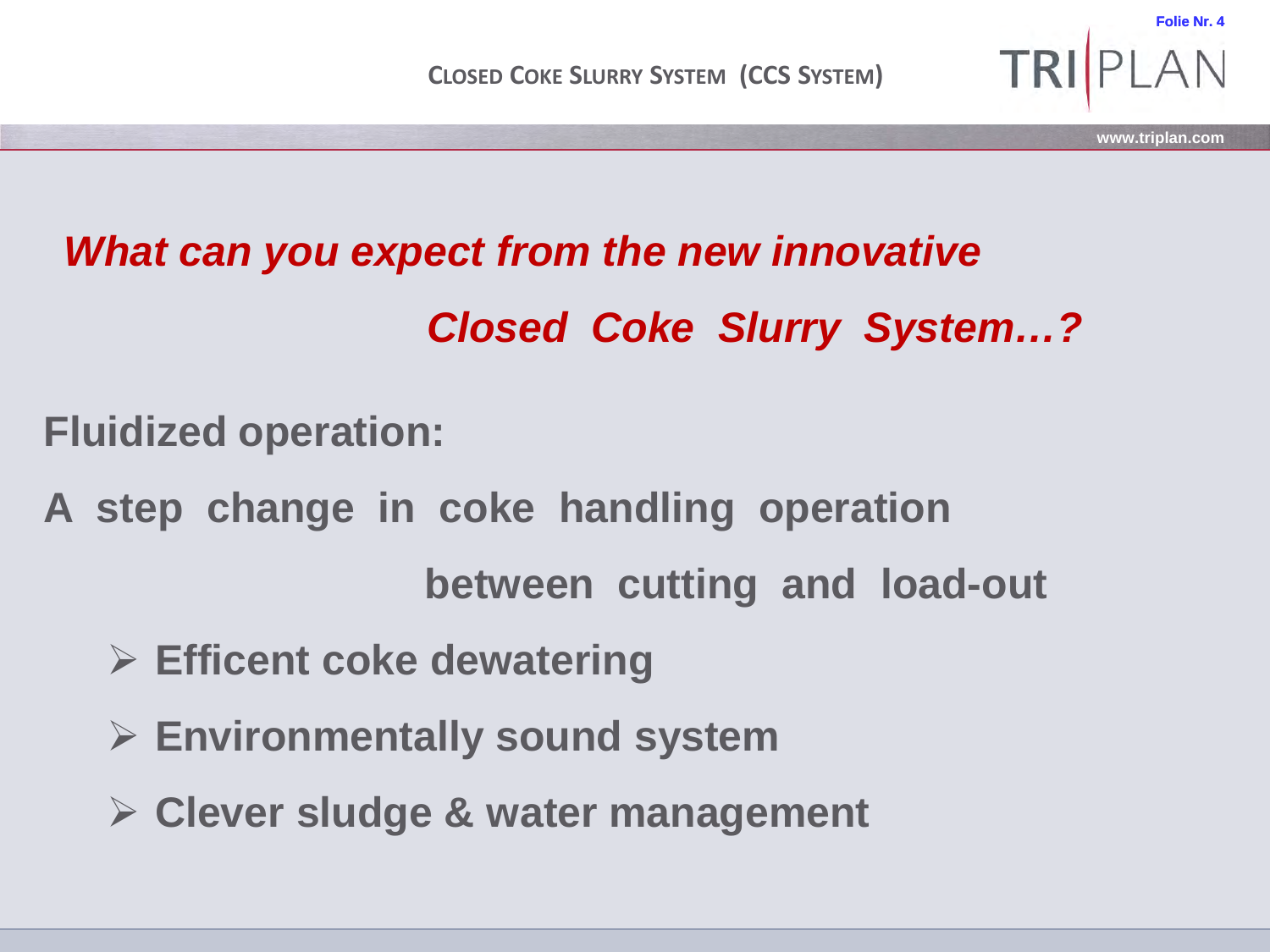

### *How the CCS-system works:*

- **No overflow of sludge & foam to settling tank**
- **Total coke batch is used as filtration bed in the dewatering bin resulting in**
	- **Fast water entrainment within 6 hours**
	- **Effective fines retention of > 99.5 % in bed**
- **Consequent separation of clean water from remaining settled fines via clean water basin**
- **No further sludge handling required**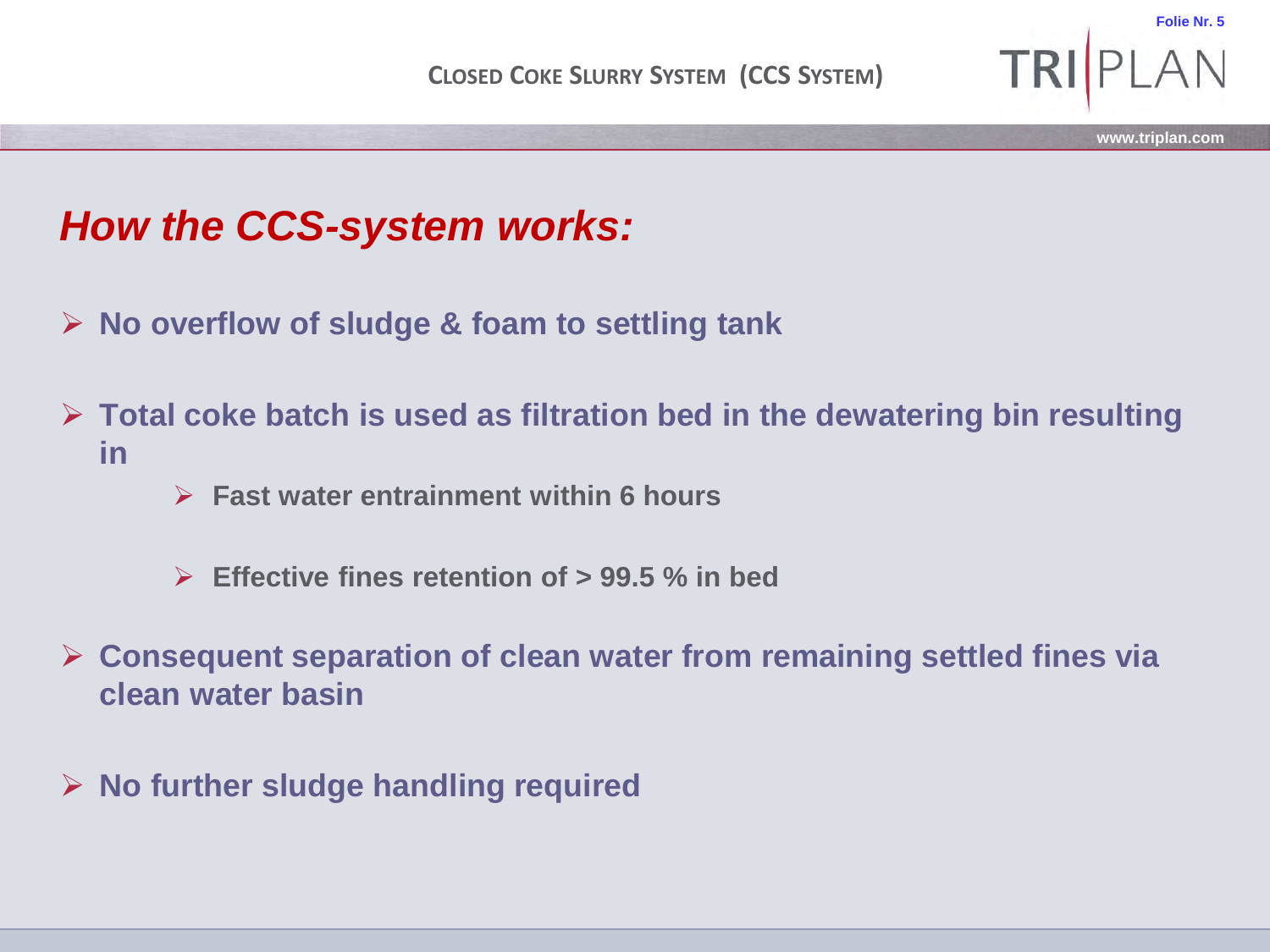### *Typical Economical opportunities compared to other systems*

**(actual achivable return figures to be defined on a case by case basis)**

#### **Cycle time reduction with shorter drainage time: up to 4 hrs achivable for greenfield coker**

- **E.g. 1 hour gain equiv. To 10 Mio €/year on uplift effect for clean products**
- **Manpower savings (O&M) through consequent automatisation: 6…8 operators & technicans**
- **Freshwater savings with remarkable steam plume reduction: approx. 300 m³/ Batch**
- **No losses/ outage time for PAD/PIT repair work (e.g. crane & grizzly)**
	- **E.g. 200 hours/ year equiv. To 5 Mio €/year on uplift effect for clean products**
- **Space requirement savings of up to 90% compared to PAD/PIT systems for greenfield coker**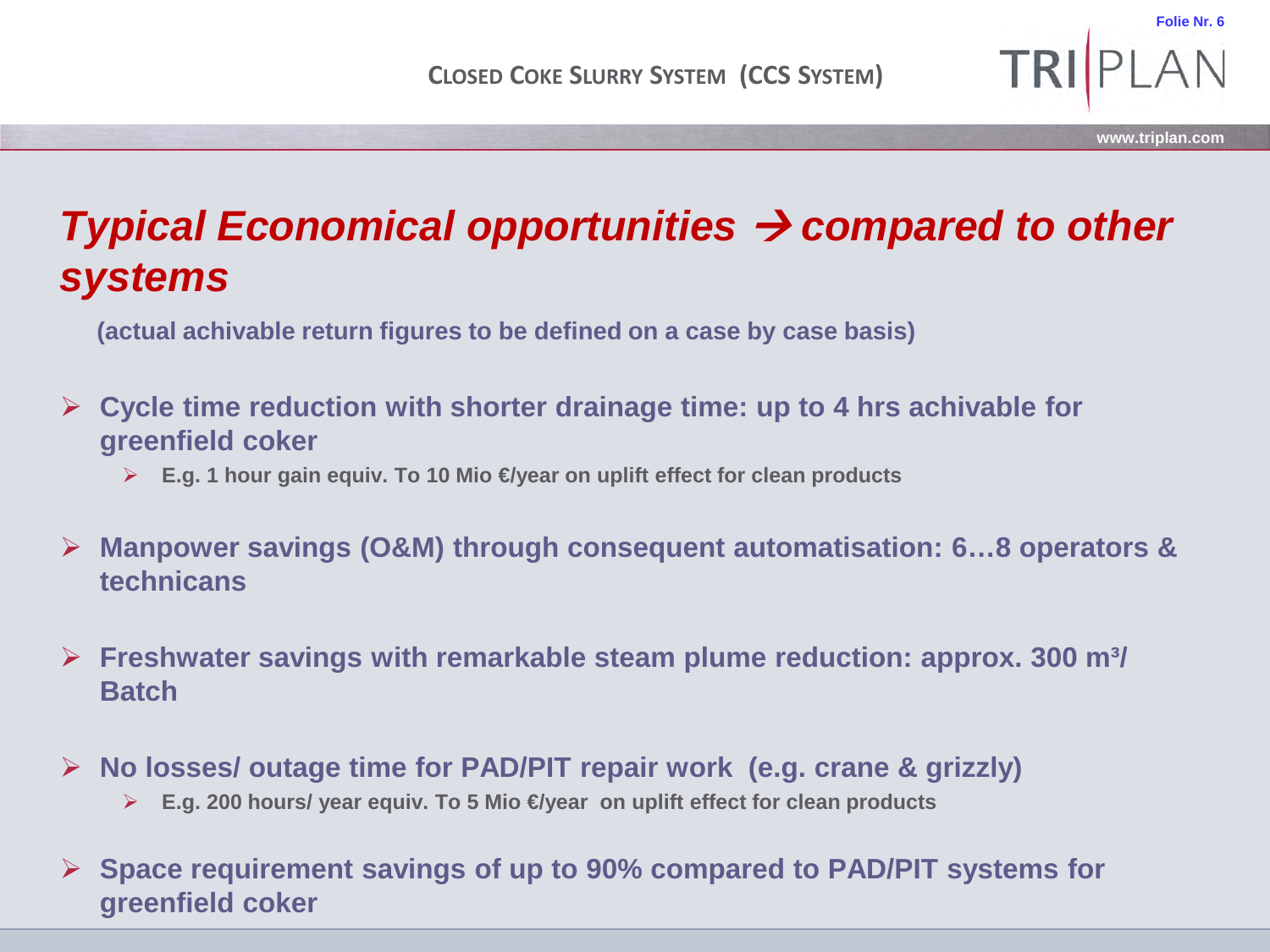### *Environmental and Safety benefits…*

- **Benchmark for zero dust coker, zero Volatile Organic Components (VOC's) & minimum steam plume losses**
- **Creates safe and healthy environment for fellow workers and neighbourhood**
- **Improves fire and accident records for coker units instantly**
- **Effective fines- & water-management / mess free sludge handling**
- **Unmatched system reliability (99,5% +) through unique design & construction features plus material selection**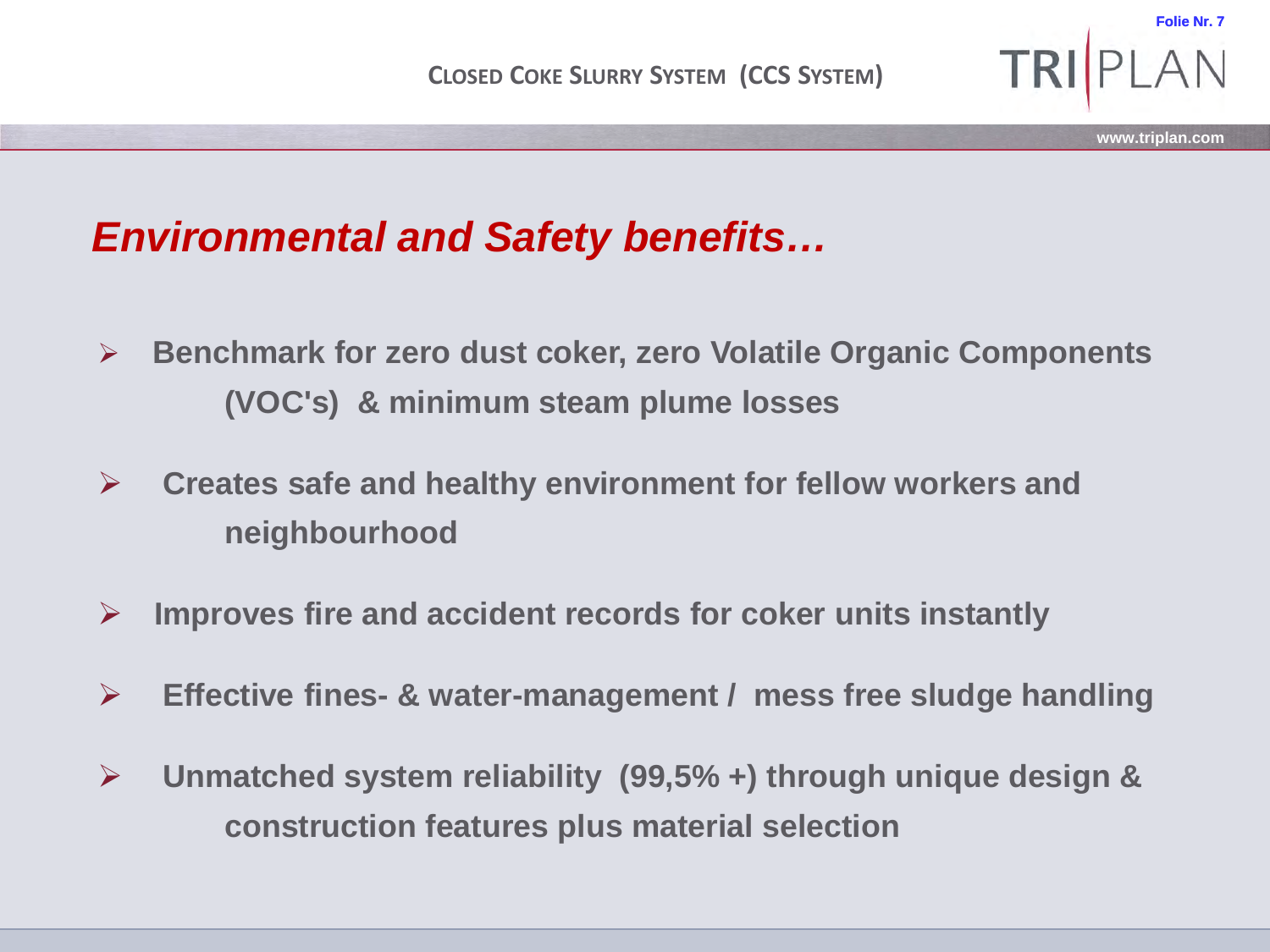

24

5.

10 15 20 25

30 35



Cycle Time Reduction with shorter drainage time up to 4 Hours achievable for Greenfield Coker.

*more clean Products*

Downstream Equipment capacity permitted.

**www.triplan.com**

 $PIT = 7,600$  hrs =  $95%$ 

Earnings

50 55

60

40 45

mlo. Euro/yr

**TRIP**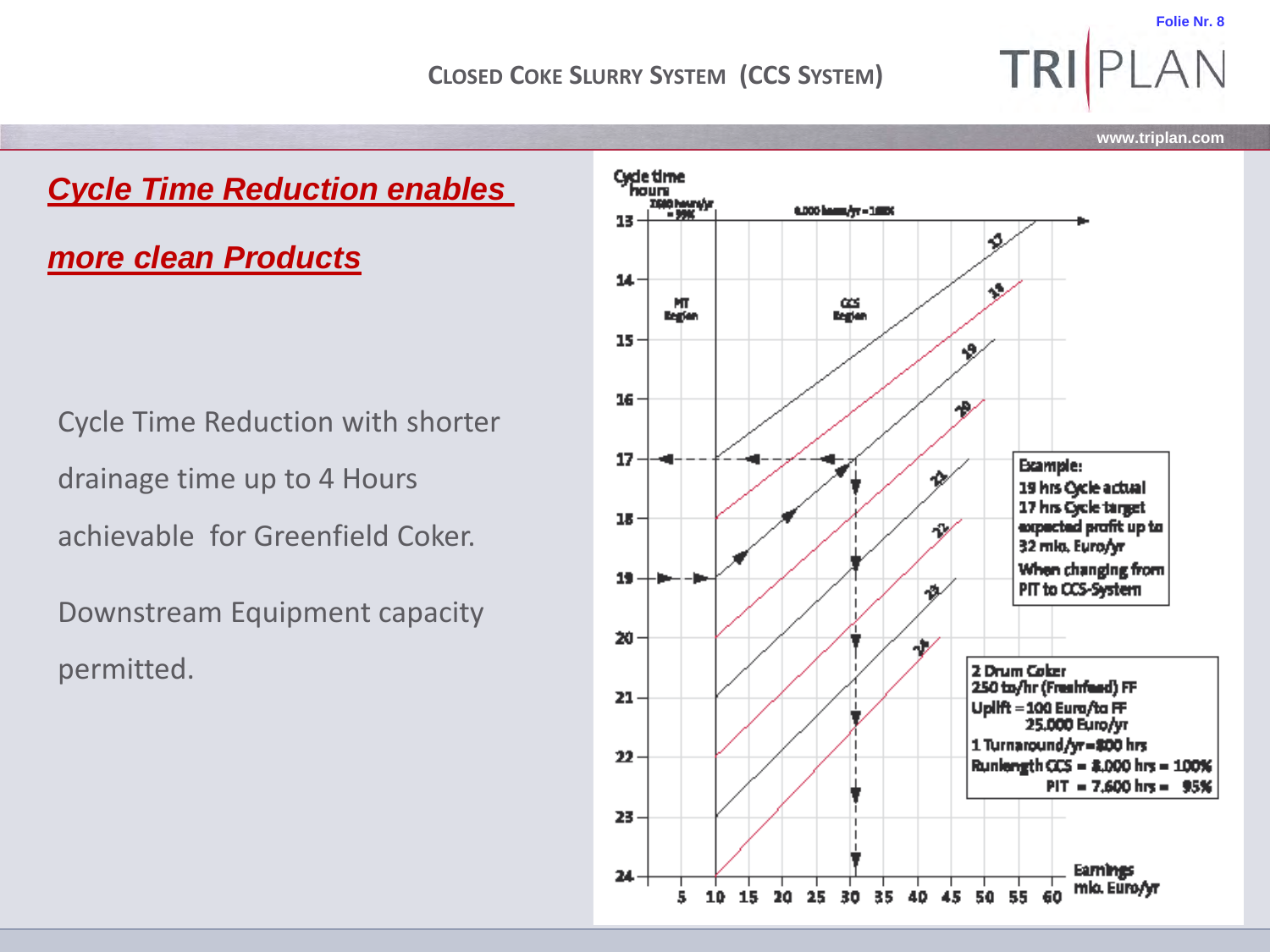**Closed Coke Slurry System (CCS System)** 

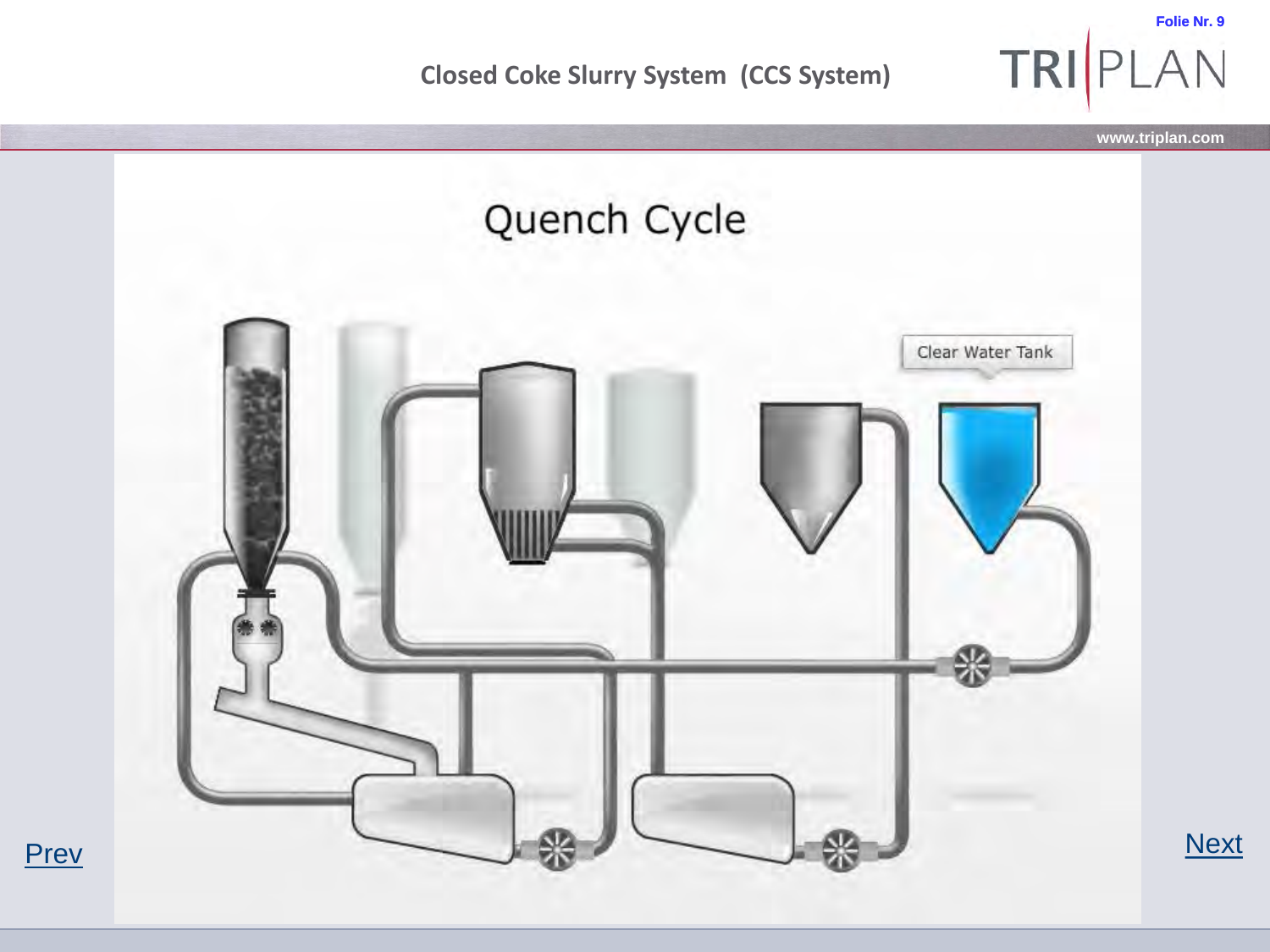**Folie Nr. 10** TRIPLAN

**www.triplan.com**

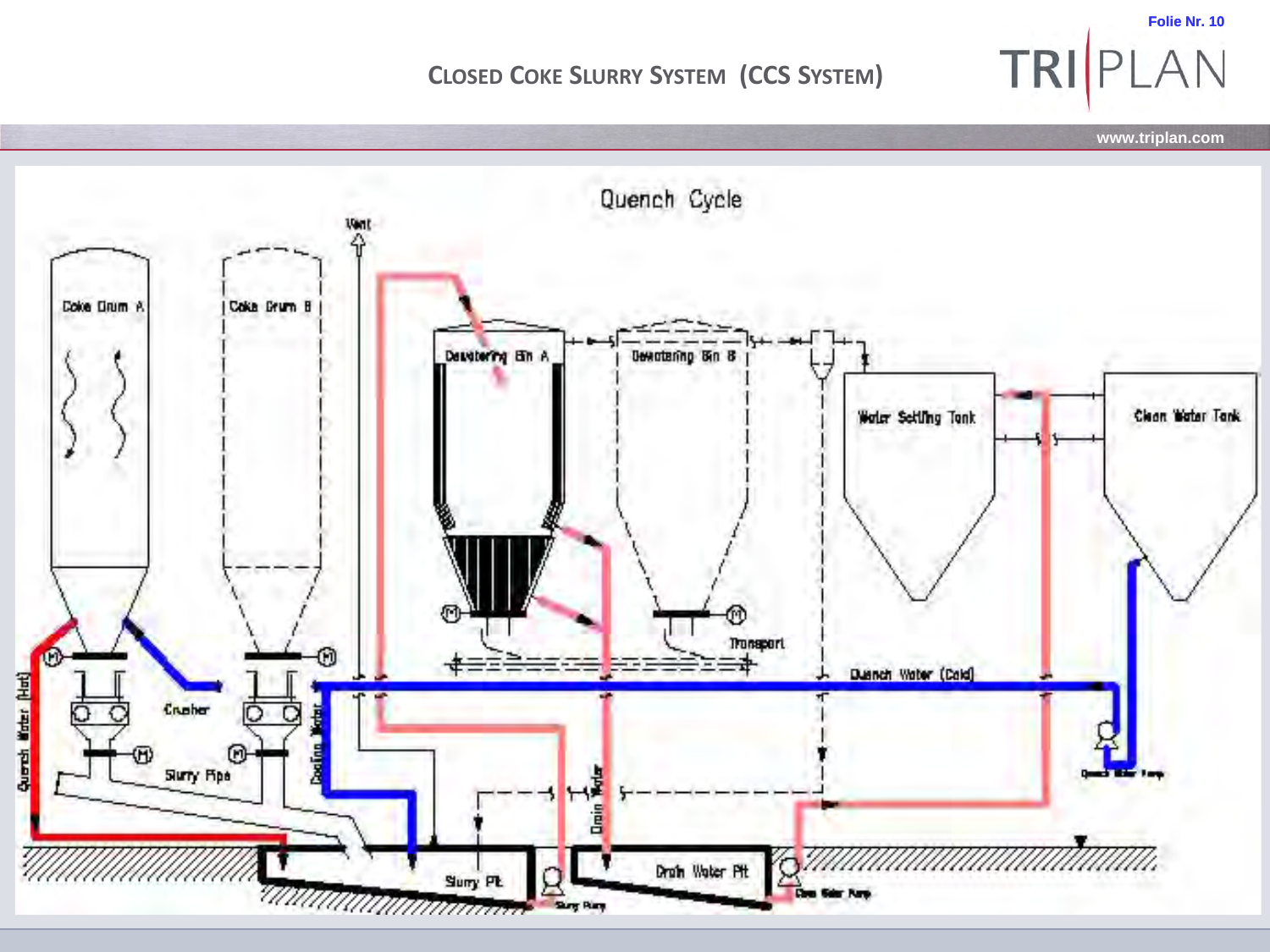**Folie Nr. 11 TRI PLAN** 



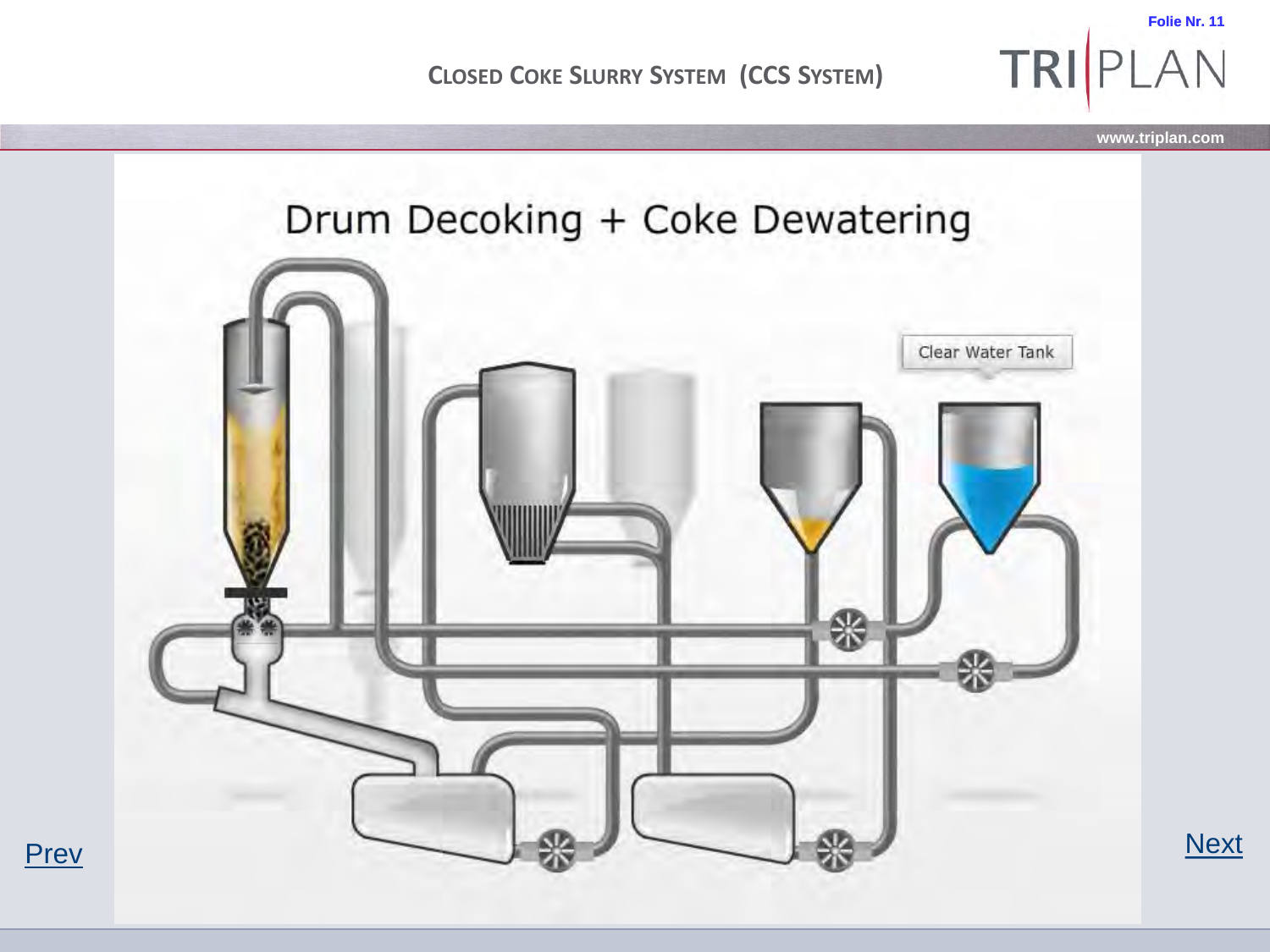**www.triplan.com** Drum Decoking + Coke Dewatering Vent 슈 Coke Drum A Coke Drum B Dewatering Bin A Dewatering Bin B Transport Water Water Settling Tank Clean Water Tank Slury ⋒ **ranater Pump** Transport ନ Transport Water Crusher **Cutting Water**  $(9)$ Sludge Drain Water Slurry Pipe **Cutting Water Pump** '/////// Slurry Pit Drain Water Pit Tuunuumuunnuumi Sany Pamp Clean Water Pump

**Folie Nr. 12**

GERMANY

TRI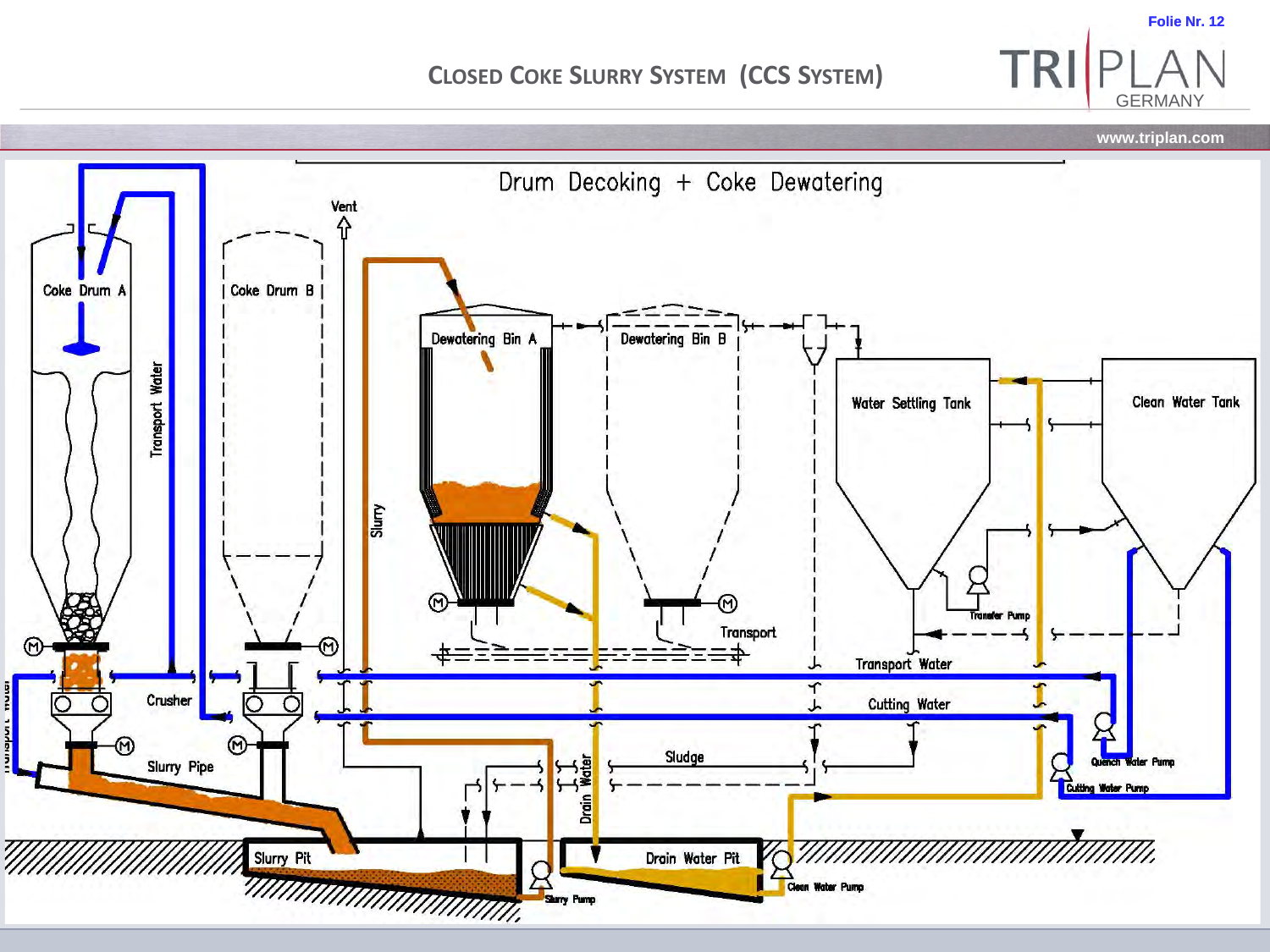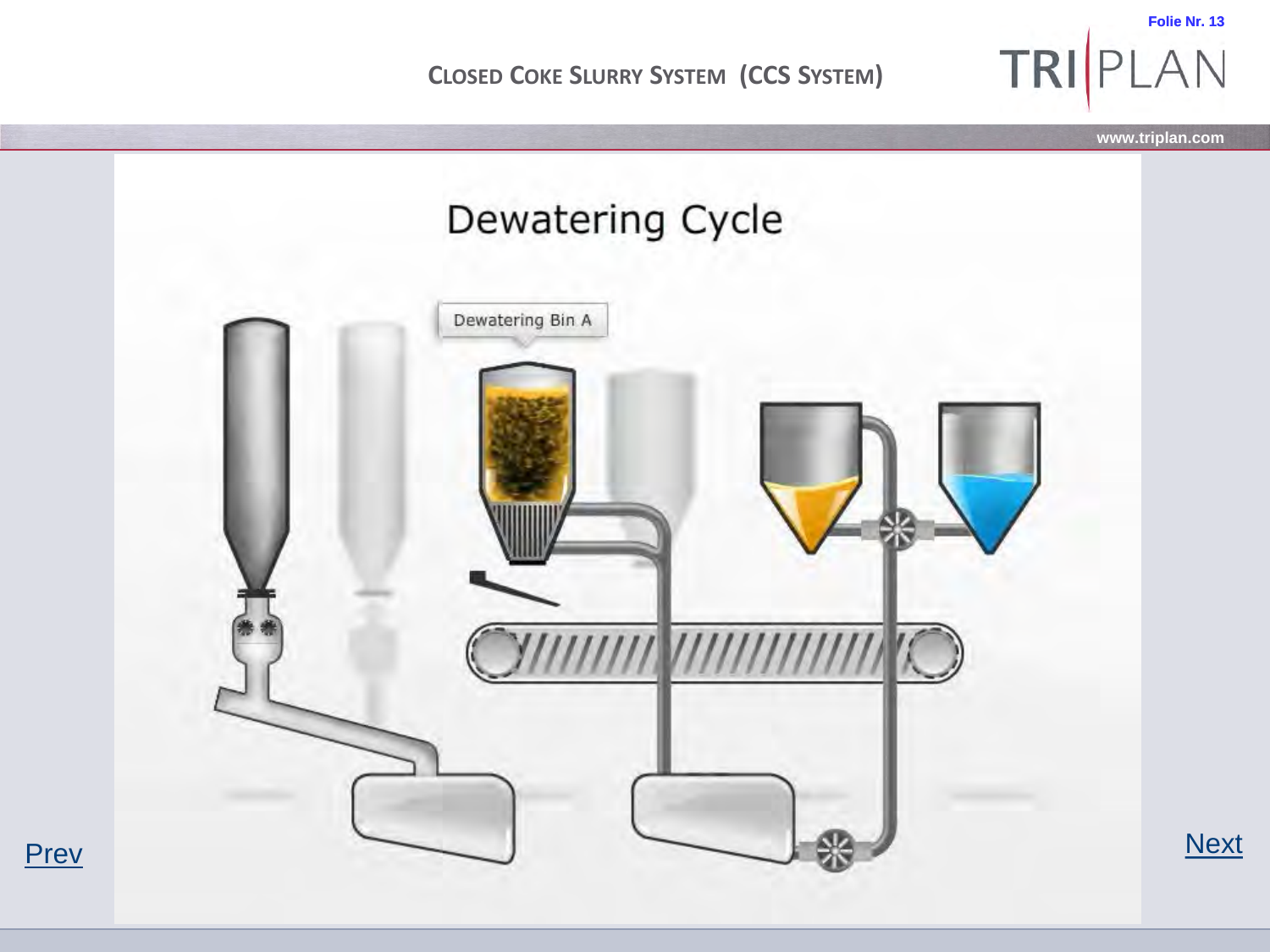TRIPLAN **www.triplan.com** Dewatering Cycle

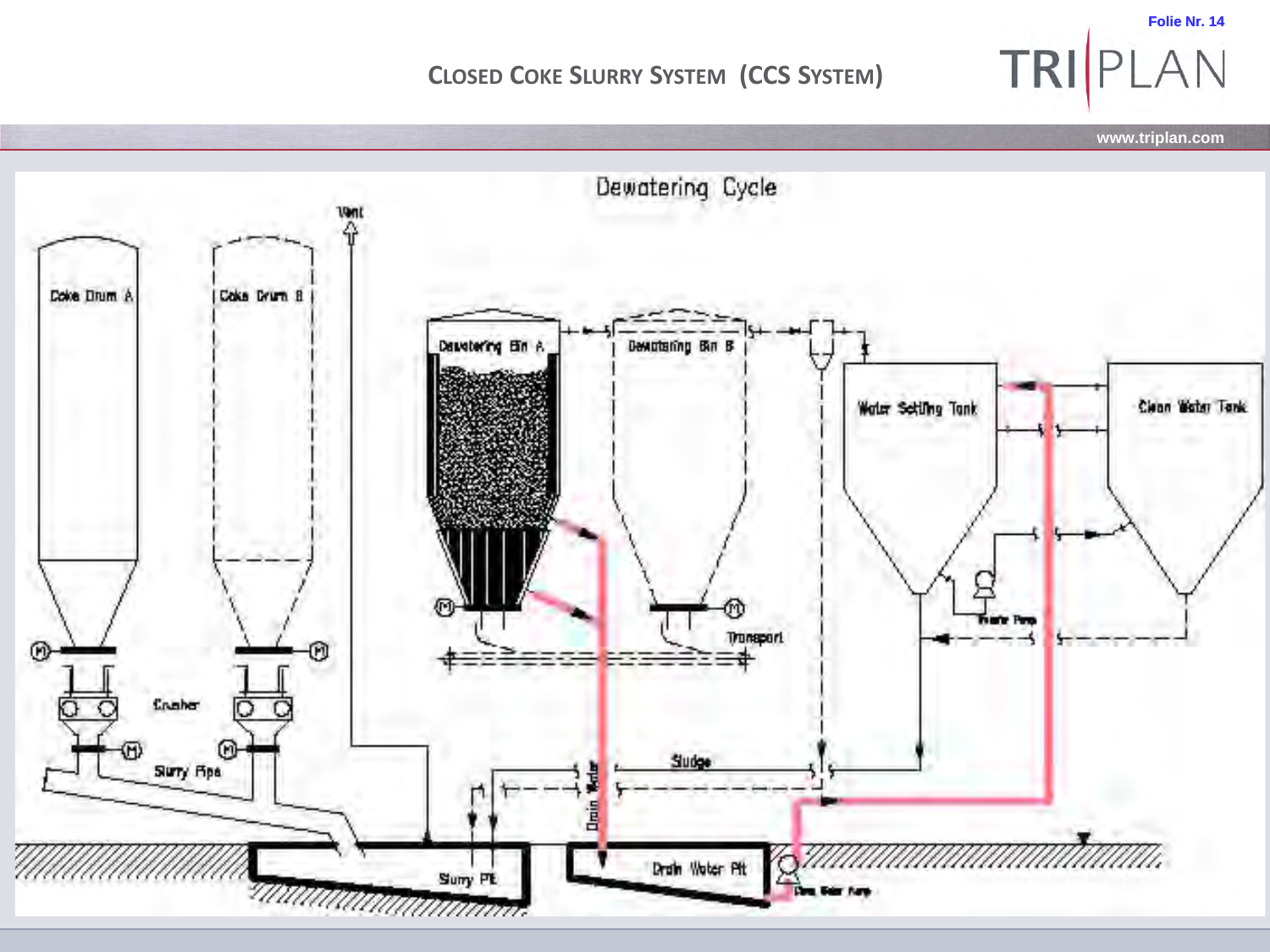### *The Crusher principle….*

### *….acts as a bucket-wheel type device, serving multiple purposes:*

**www.triplan.com**

- **Holding positively back the full coke batch – no avalanche surprises**
- **Unlimited pulling/ 'swallow' capacity from upstream coke batch**
- **Coping with any type of coke**
- **Matches any impact loads & any cutting rates in future**
- **Transporting and releasing uniformly crushed coke to downstream sluice**
- **Independent high torque direct drive each roll**
- **automatic chute raising and docking to drum flange or bottom valve**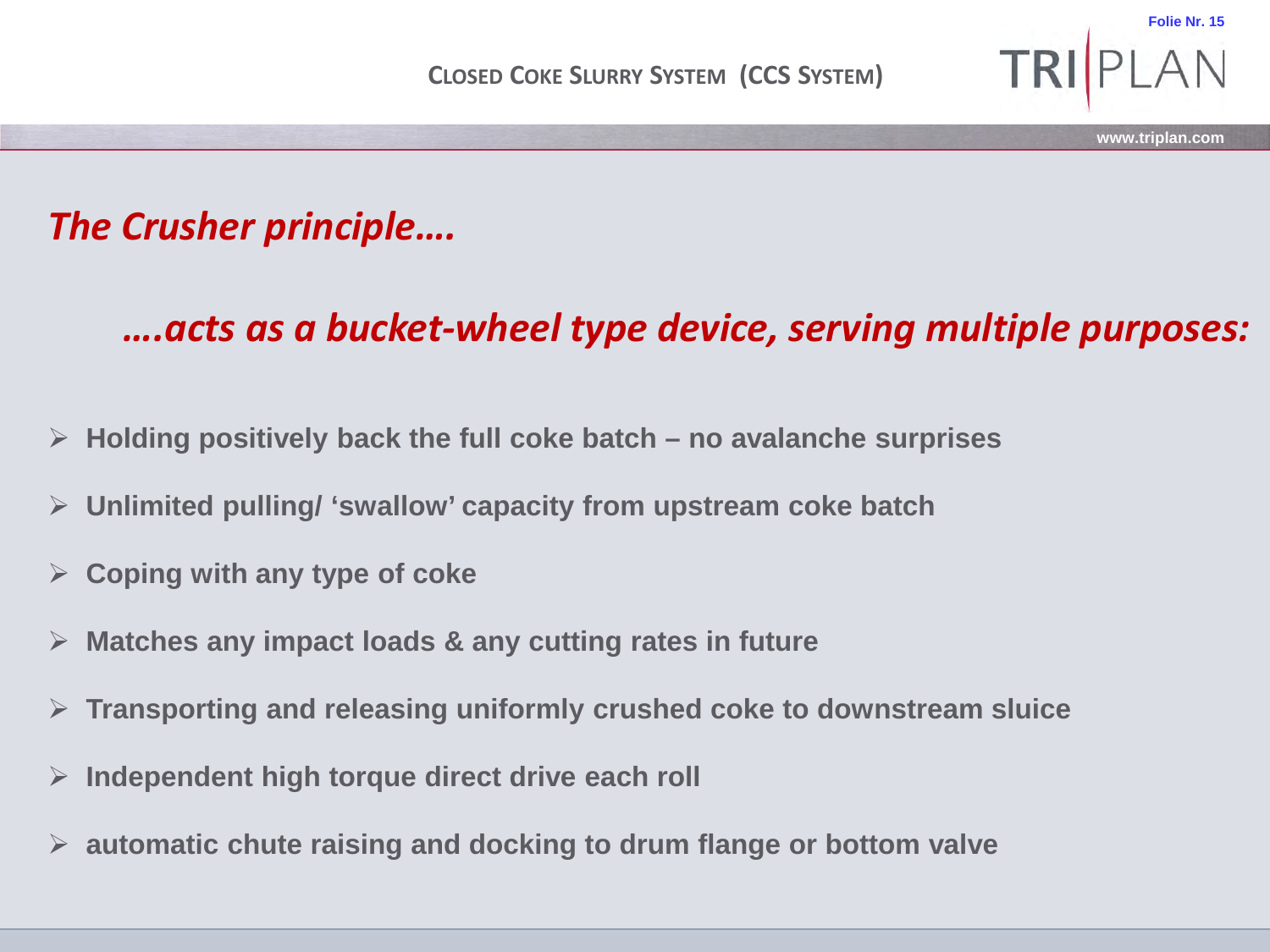

**www.triplan.com**

**TRI PLAN** 



### *Coke Crusher assembly*

- **80 tons of special material**
- **unique design and construction features**
- **50 mm / 2" wall casing thickness**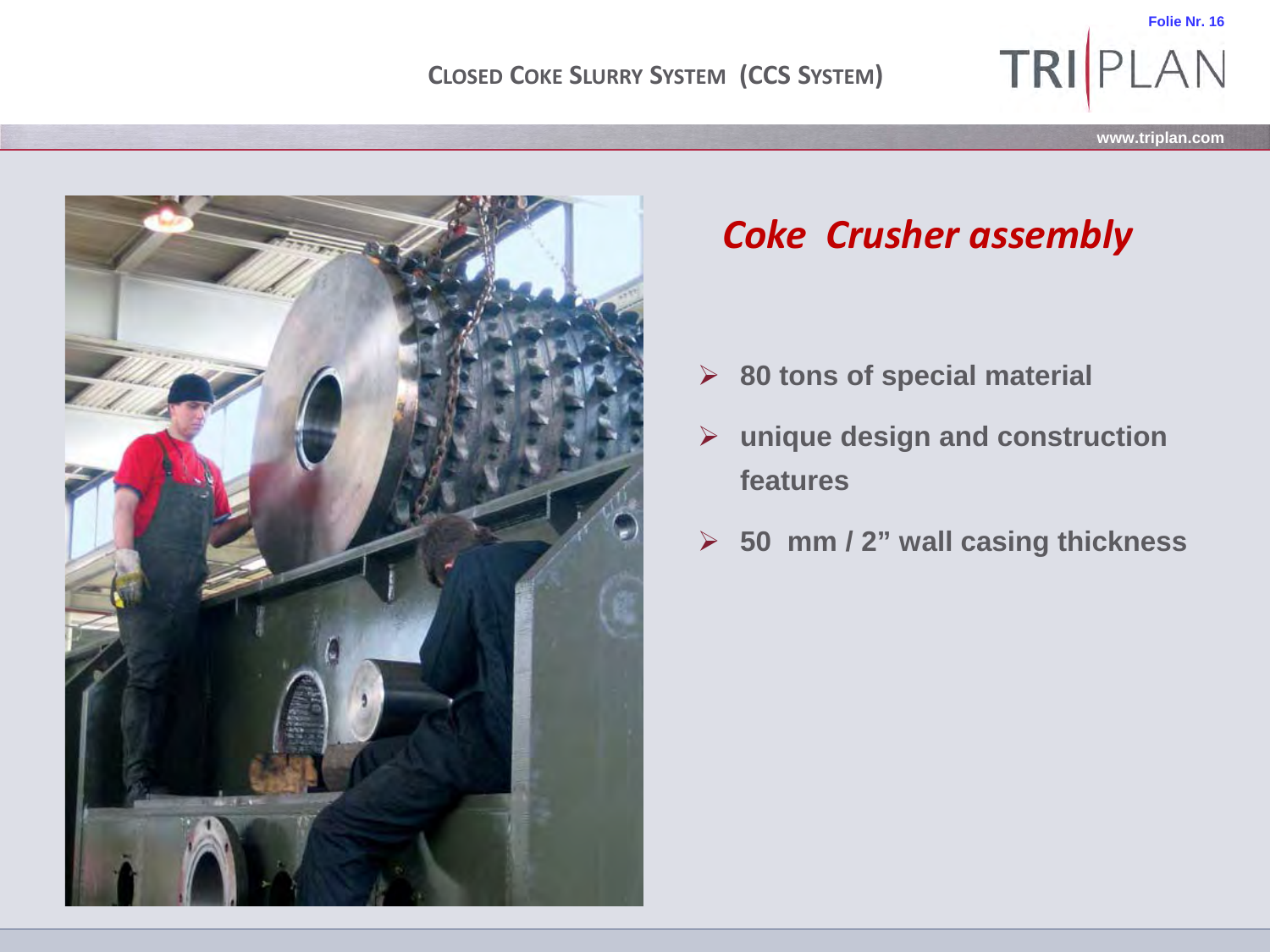**TRI** 

**Folie Nr. 17**

### *Unique system components & features provides safe, reliable and long life cycle operation*

### **Double Roll Crusher with integrated Chute (Proprietary Design)**

- **High Torque direct drive each roll**
- **Crushing ratio 10:1; e.g. 1.000 mm --> 100 mm ; 40" --> 4" resp.**
- **Safe & remote operation:** 
	- **Hydraulic chute raising**
	- **Docking automatic to drum flange or bottom valve**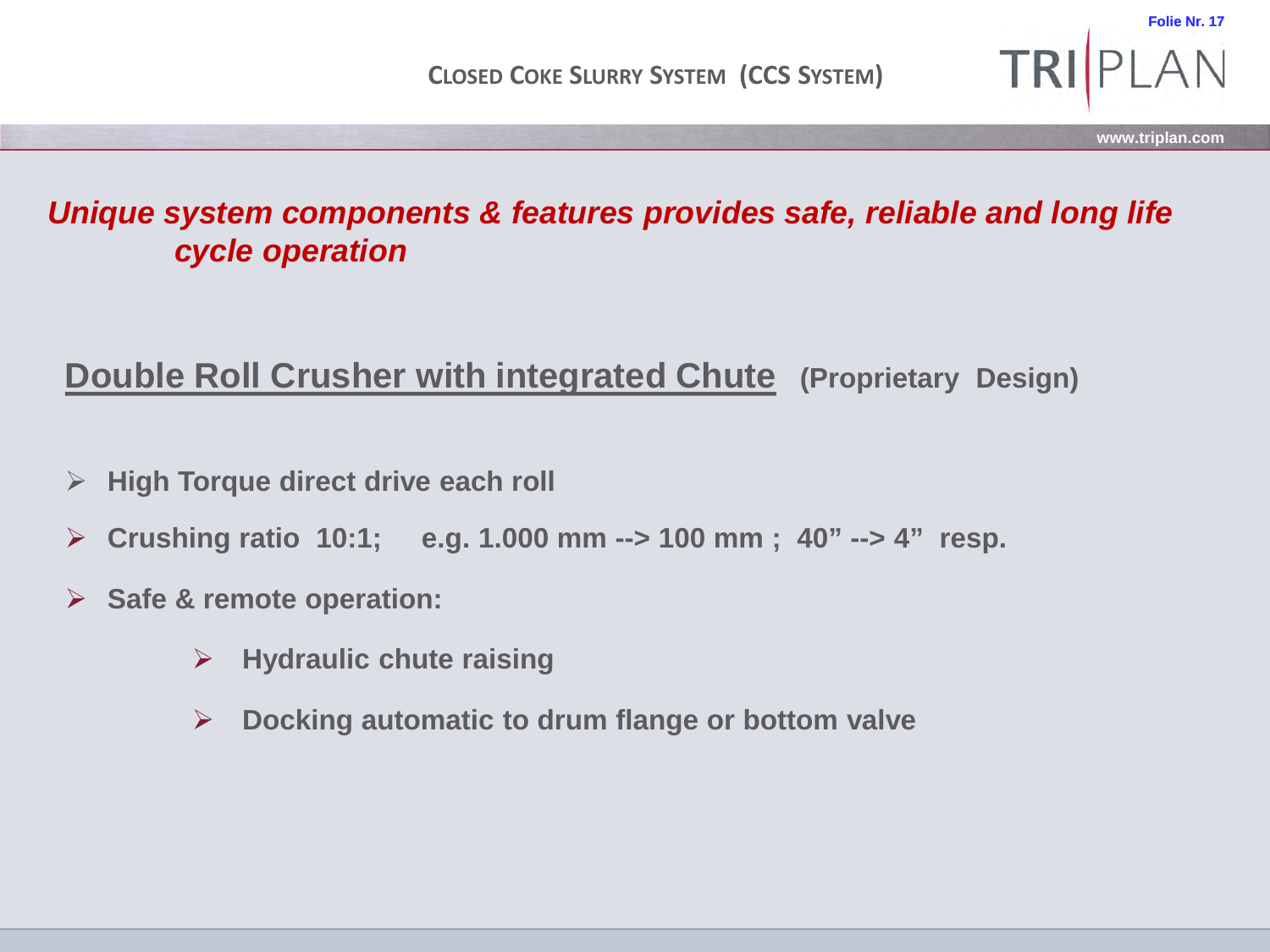

### **Closed Slurry Pipe**

**(Proprietary Design)** 

- **Design and construction for optimum slurry transportation**
- **Special material selection for long life cycle**

**(Proprietary Design) Slurry Pump**

- **Design, construction and materials for long life cycle**
- **Designed to run in cavitation region**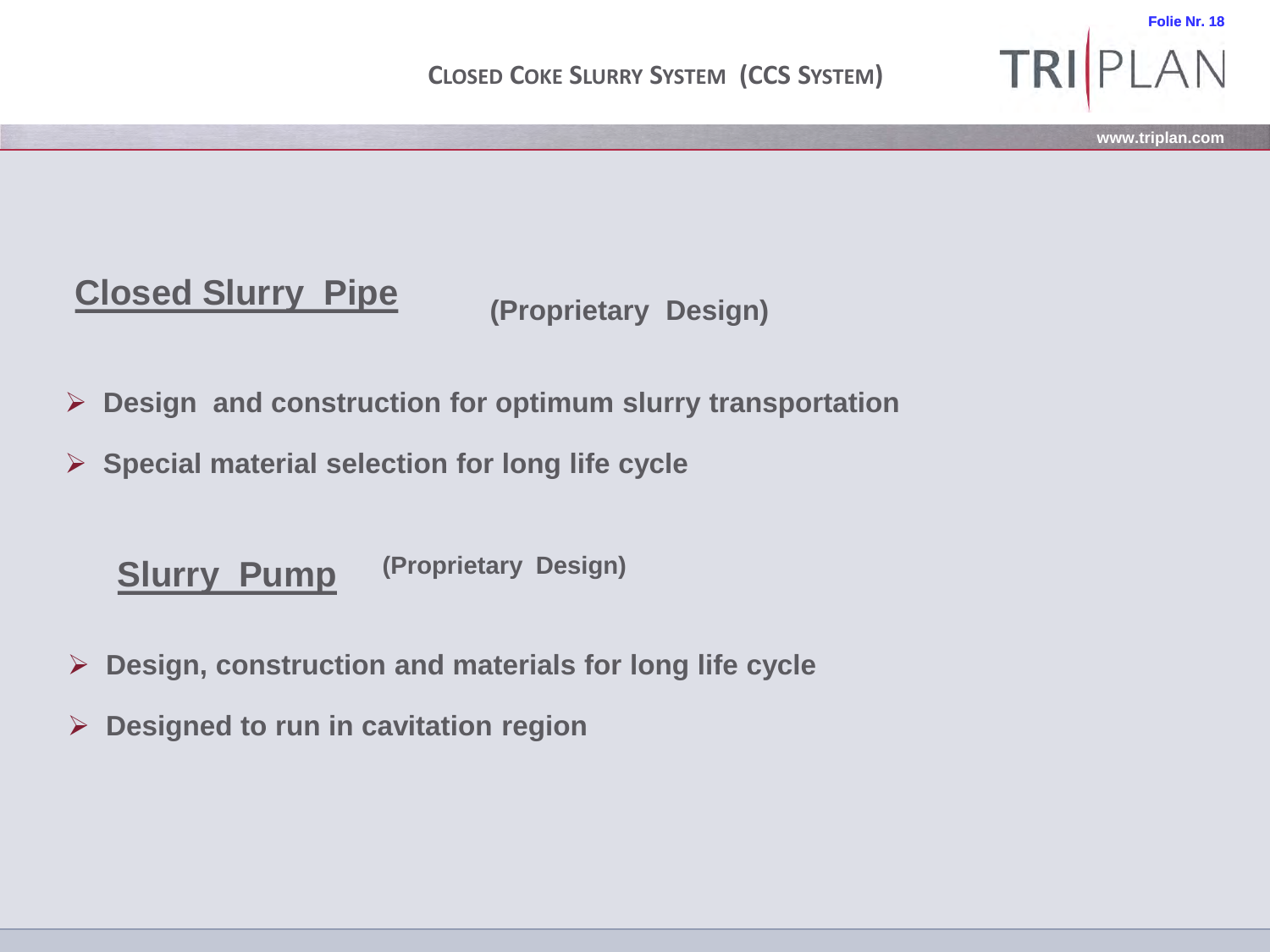### **DEWATERING PRINCIPLES**

- *Open Pile* 
	- **Free water drainage is hampered by counterflow steam out**
	- **Dry surface, but wet central & floor region of pile (wet foot)**
	- **overall high water content remaining --> 'after-drainage' during transport**
	- **manual hosing down and handling of sludge via maze**
- *Closed System Dewatering* 
	- **Drum walls and cone section fitted with screens for uniform dewatering**
	- **Minimum travel time and short, uniform distances for water to screen**
	- **Standardized lump size of 4" /100 mm provides maximum free channels between coke for high water velocity**
	- **high water velocity results in maximum fines retention (sludge retention rate in Dewatering bin: 99,5 %)**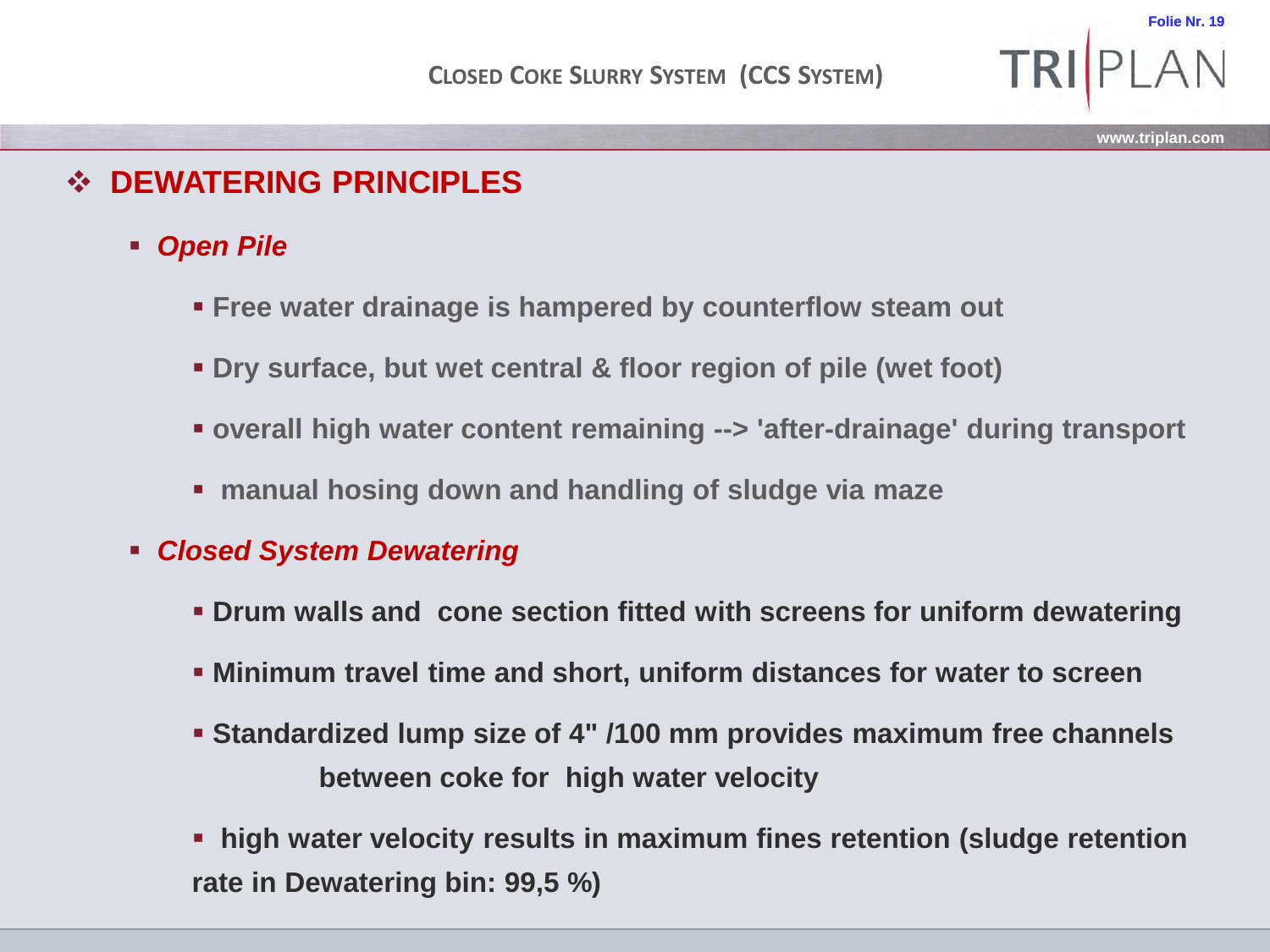**Folie Nr. 20**

**www.triplan.com**

TRIPLAN

#### **DEWATERING IN A COKE PILE / OPEN PIT**

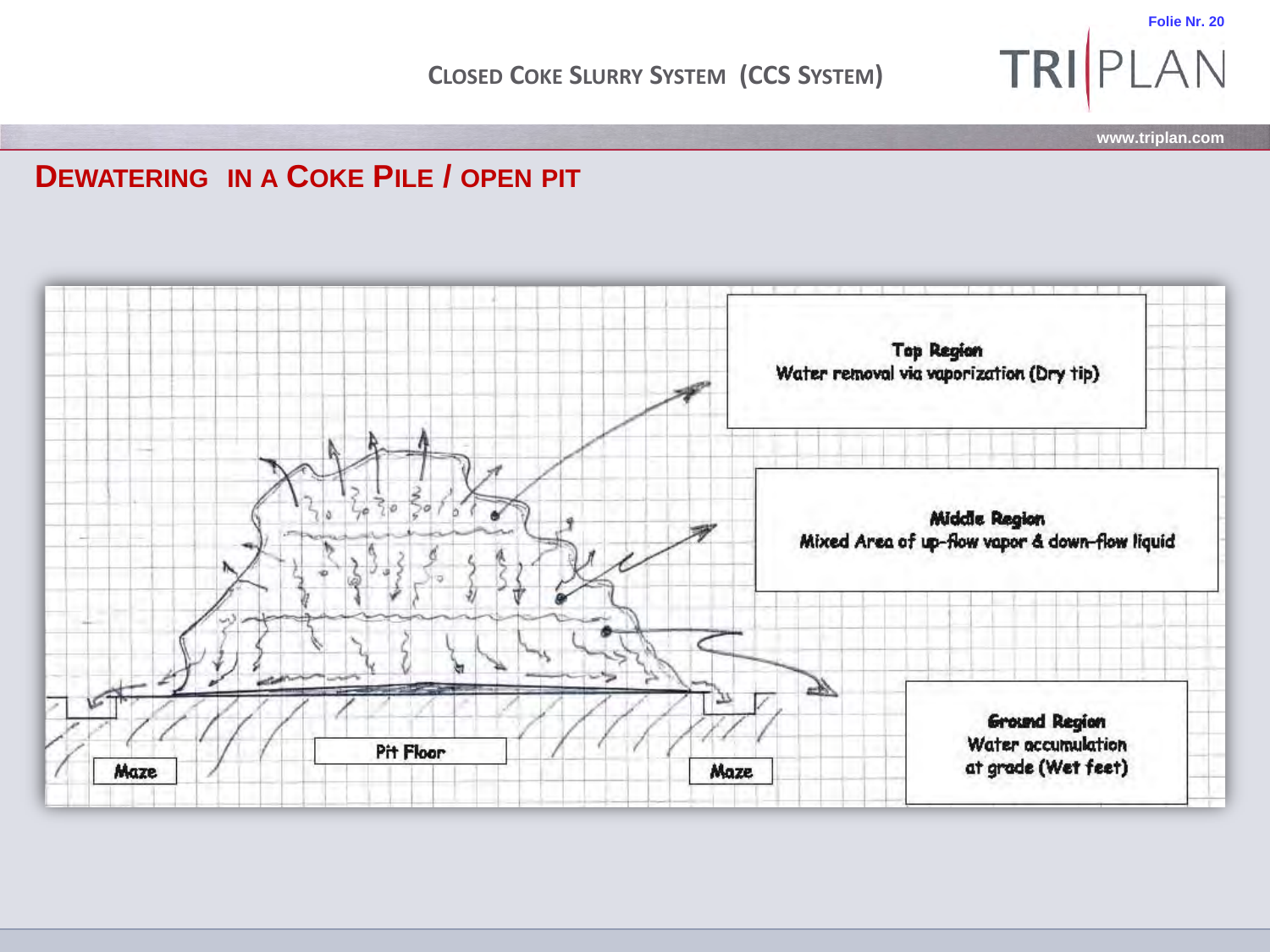**www.triplan.com**

TRIPLAN

![](_page_20_Figure_3.jpeg)

![](_page_20_Figure_4.jpeg)

**Bin Dewatering Effect over Time**

![](_page_20_Figure_6.jpeg)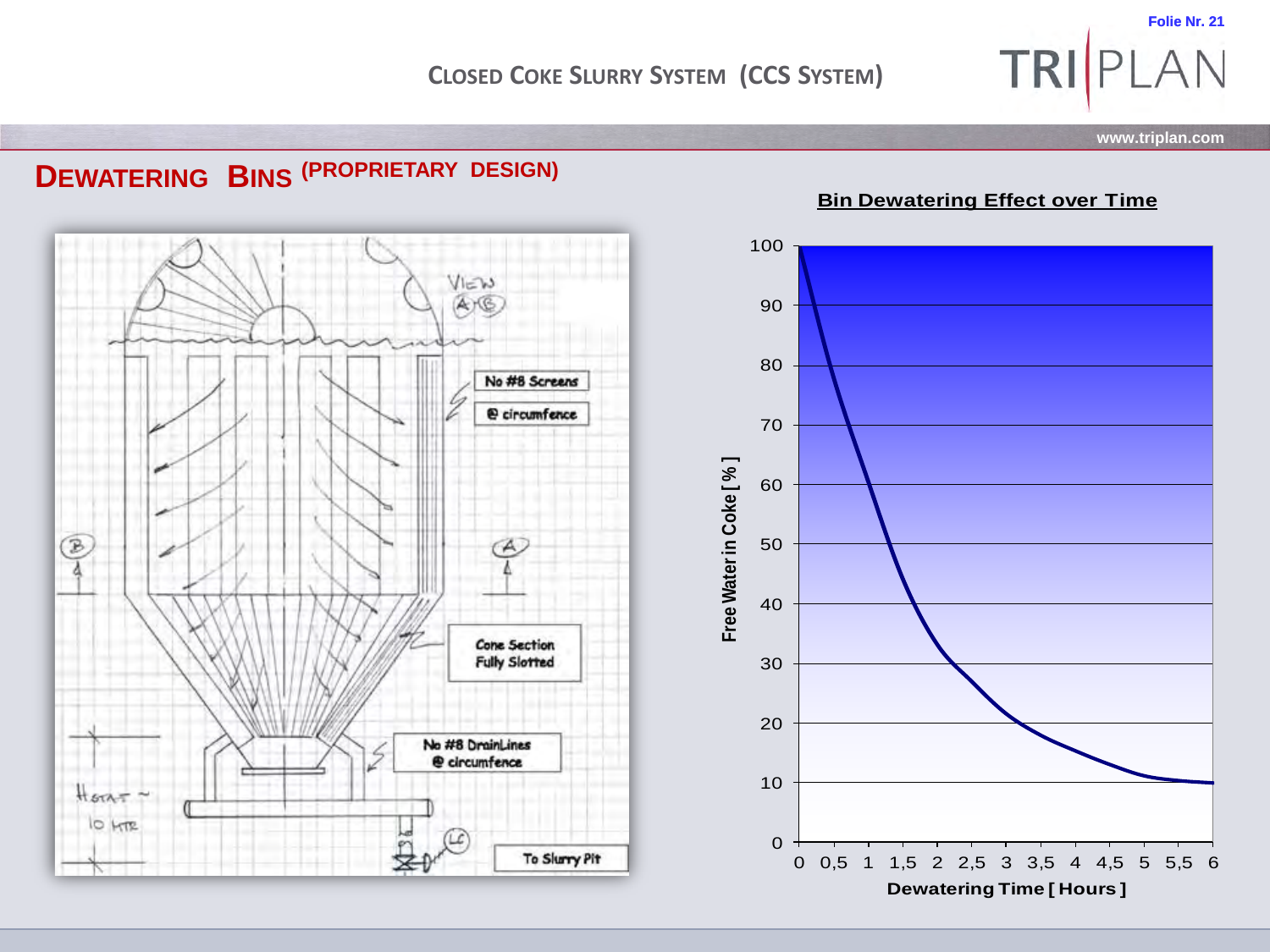**TRI** 

**Folie Nr. 22**

## *Typical Dewatering Schedule*

![](_page_21_Figure_3.jpeg)

Coke crushing ( $\ln$ -Line )  $\frac{3}{3}$ 

Instant coke dewatering in the dewatering bin 6 and 6 and 6 and 6 and 6 and 6 and 6 and 6 and 6 and 6 and 6 and 6 and 6 and 6 and 6 and 6 and 6 and 6 and 6 and 6 and 6 and 6 and 6 and 6 and 6 and 6 and 6 and 6 and 6 and 6 and 6 and 6 and 6 and 6 and 6 a

Coke transport/ load-out

*Total Time for dewatering : 6 hours*

![](_page_21_Figure_8.jpeg)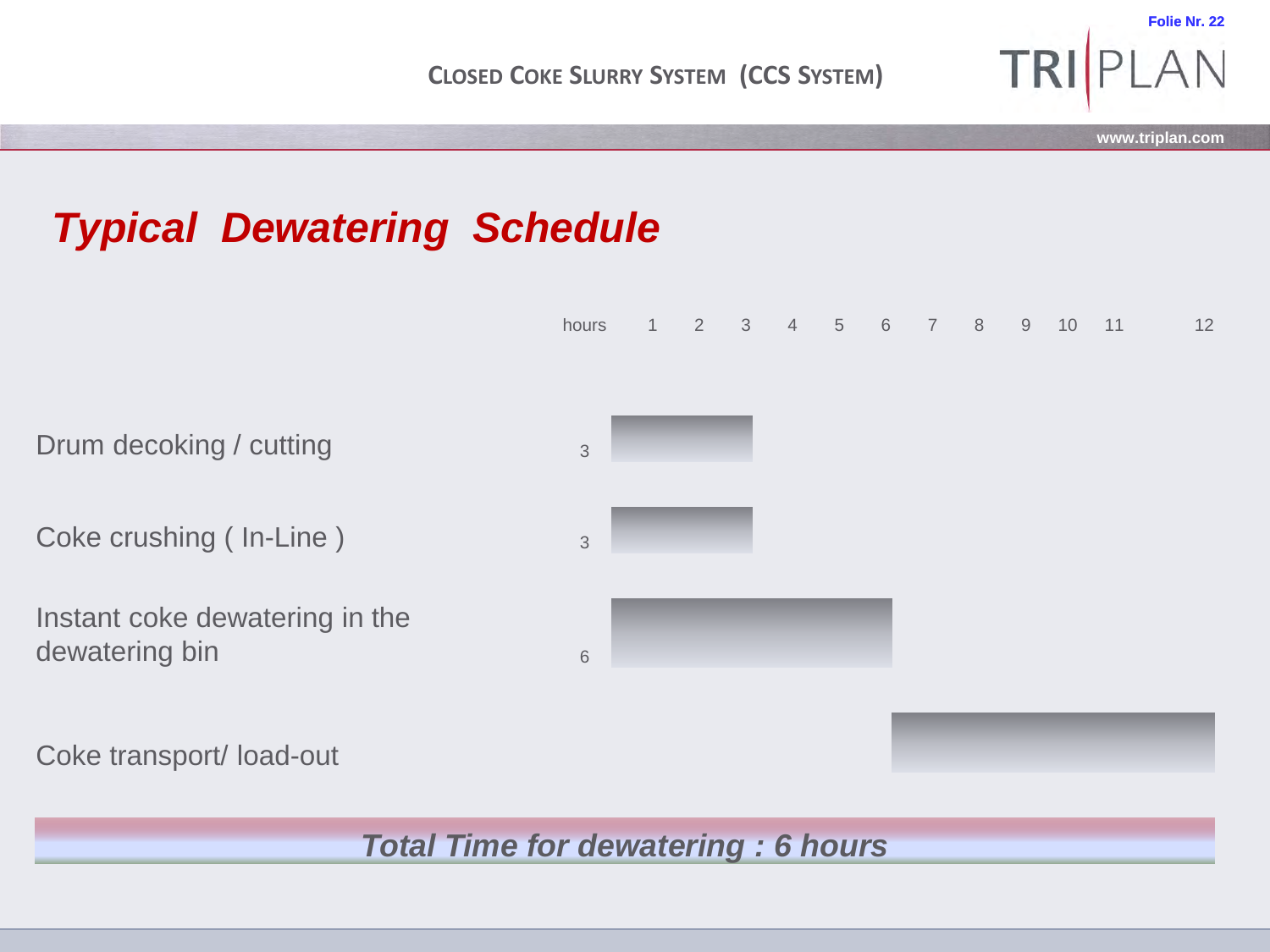### *Experience facts on an existing unit with over 6 Years operation, representing latest CCS-system technology*

- **No dedicated field operators required**
- **Maintenance free; reliability factor 99,5% +**
- **6 Years uninterupted operation equivalent to 3.000 Cycles**
- **No deterioration in the slurry & cutting water pump performances**
- **No corrosion and erosion in the total CCS System**
- **No fire, no incidents**
- **Delivers commercially dry coke with 10% humidity**
- **only 0.5% of coke fines ends in the slurry pit and pumped to next coke batch**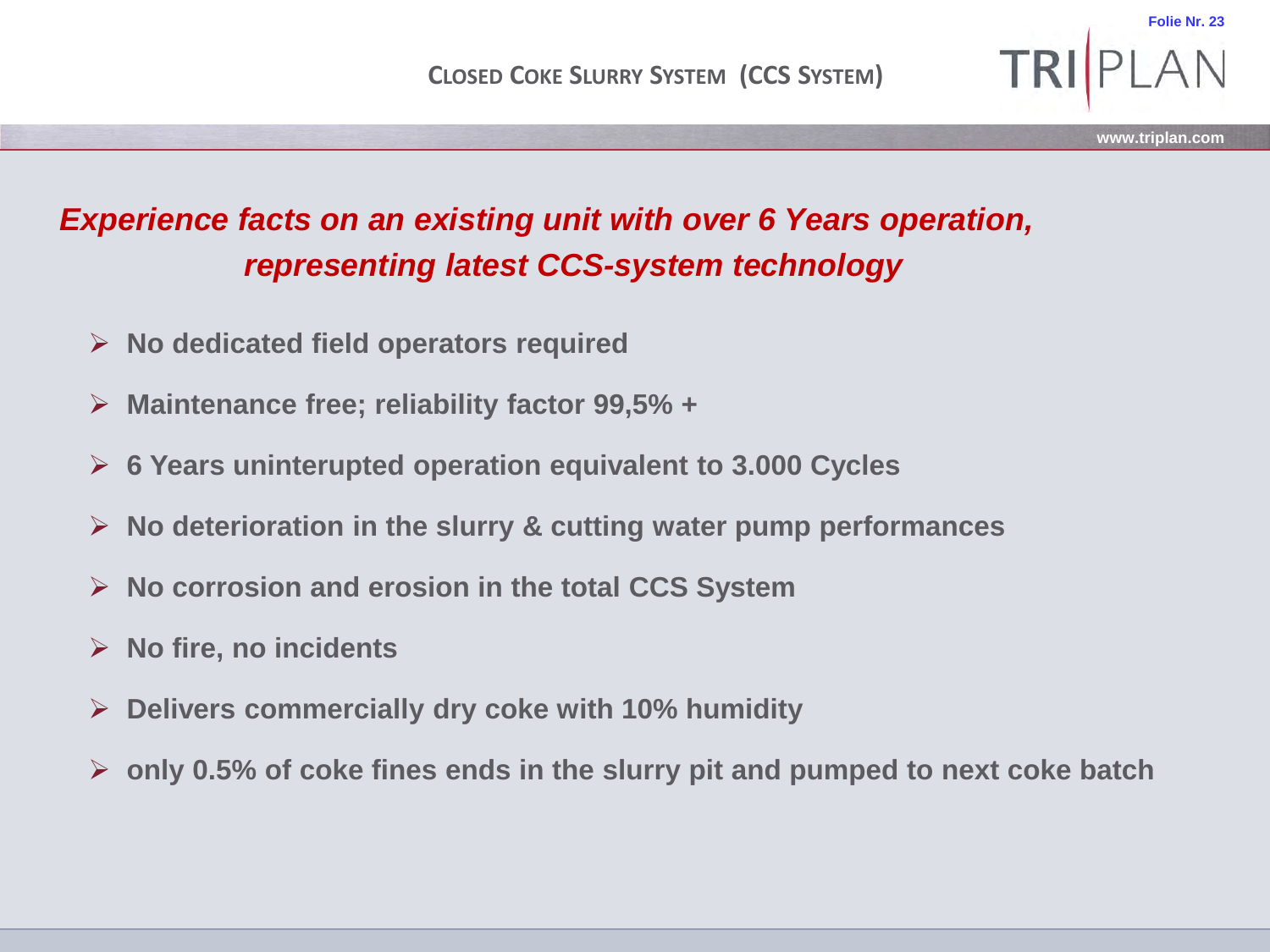**Folie Nr. 2** 

### *How Will The Closed Coke Slurry System Be Implemented?*

#### **Retrofit e.g. Replacement for Open PAD/ PIT**

- **Suitable for Multi-Drum Coker**
- **footprint fits into any existing coker, maximum layout flexibility, even offsites**
- **CCS-System footprint to suit in than idle open pit or elsewhere**
- **Implementation within regular coker turnaround possible**
- **Basin construction in concrete (UG) or steel work (AG) possible**

### **Greenfield installation**

- **takes away authorities environmental concerns during project approval phase**
- **for optimum project embetting, early involvement in FEED phase suggested**
- **higher throughput with shorter cycle time possible with planned-in of downstream equipment capacity reserve**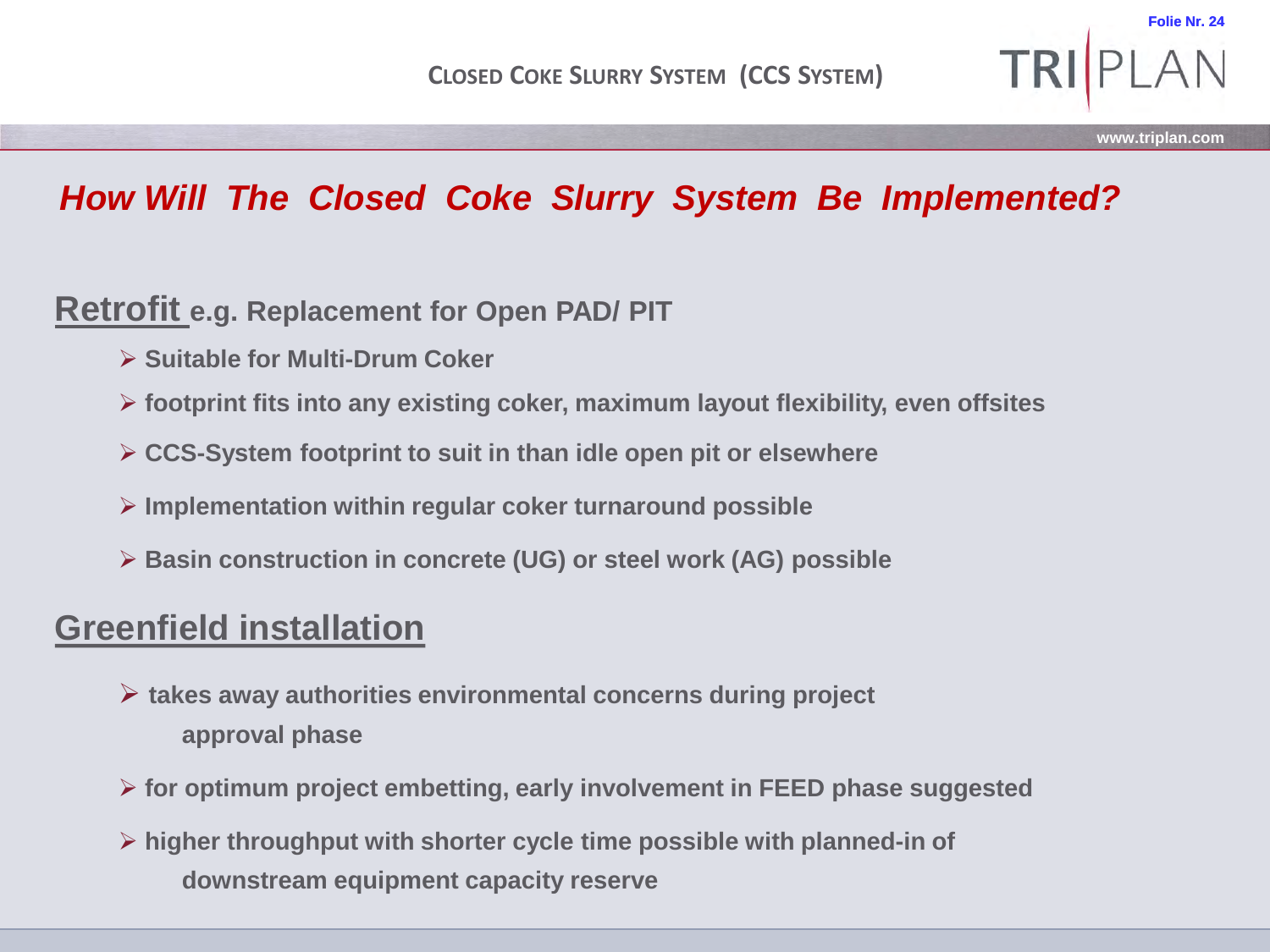**Folie Nr. 25**

### *Summary - main advantages of the CCS-System*

- **Immediate and sustainable Health, Safety and Environmental benefits**
- **Payout time < 1.5 years for greenfield application achievable**
- **Proven state-of-the-art technology**
- **Automated operation**
- **Typical refining process steps, high workers acceptance level**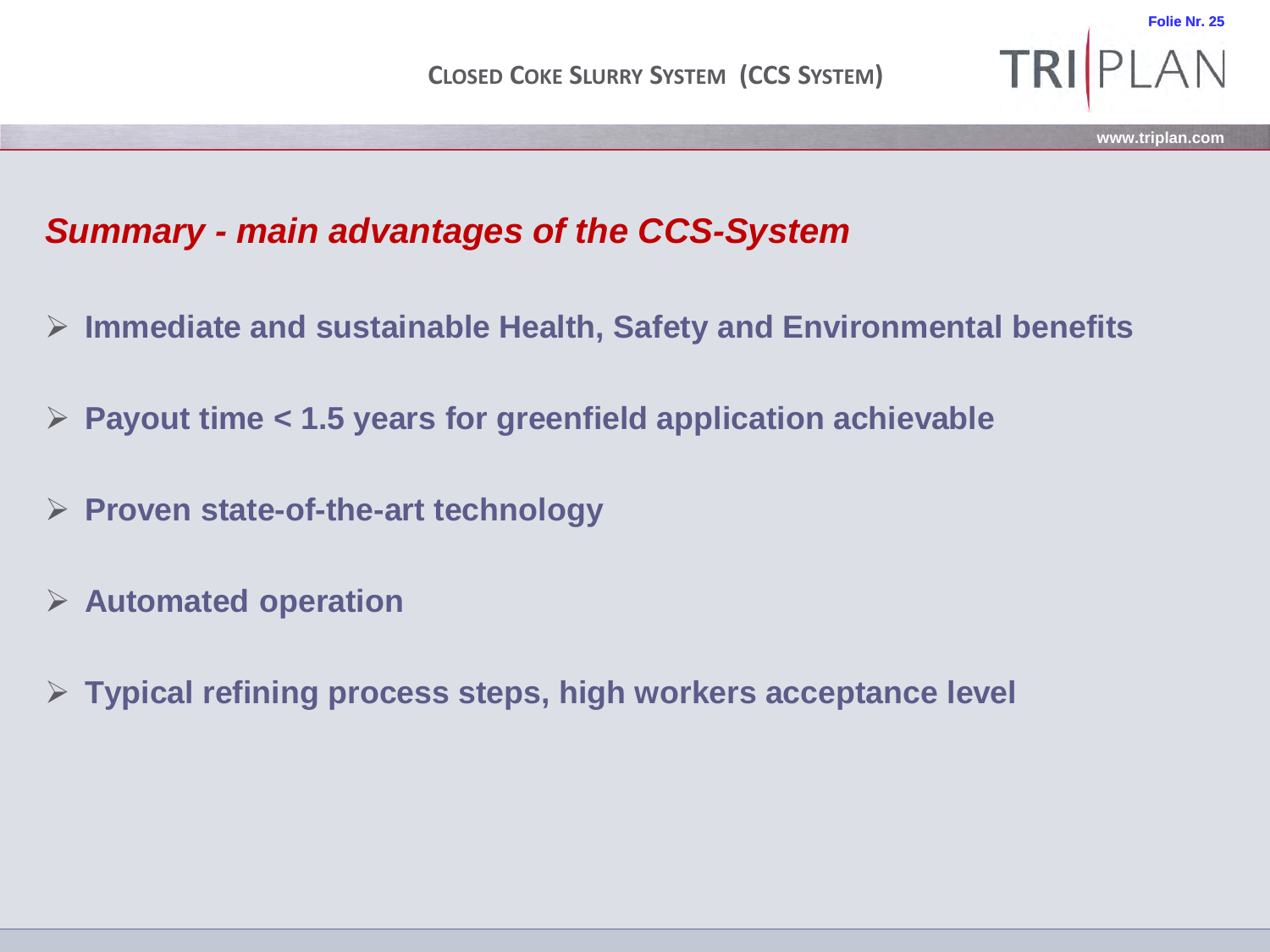![](_page_25_Picture_1.jpeg)

**Folie Nr. 26**

TRIPLAN